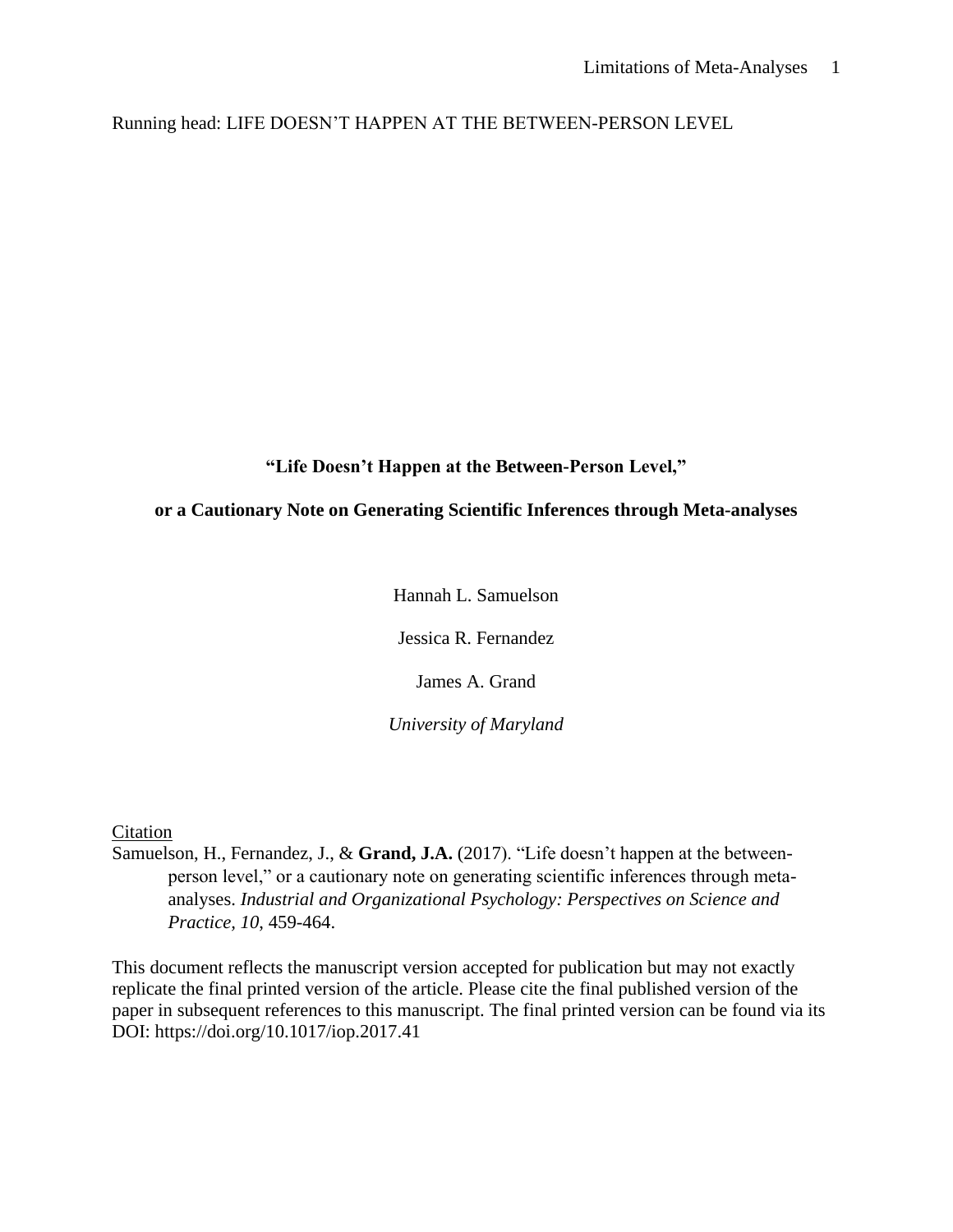## **Life Doesn't Happen at the Between-Person Level**

The implicit philosophy for how research and practice in I/O psychology has pursued inferences about our field's core phenomena has largely been based on a nomothetic, variablebased, and aggregate/"large-sample" ideal. As Tett et al. (2017) expertly highlight, there are more insightful means for drawing inferences about the nature of such aggregate relationships based on meta-analytic techniques than the current practice in the organizational sciences. However, the motivating force behind our commentary has less to do with the issues raised by Tett et al. (2017) concerning the practice of using meta-analysis for purposes of *validity generalization* and more to do with the practice of using meta-analysis for purposes of *scientific inference*. Between-person philosophies in which the end-goal is to identify general conclusions that apply to the aggregate (cf., Hanges  $\&$  Wang, 2012) have historically guided our scientific inferences and have supported the proliferation of meta-analytic techniques (including what Tett et al. (2017) describe as tertiary analyses based on such findings). These philosophies have led to a dearth of understanding at the *within-person* and *social system* levels—the levels at which most of our meaningful phenomena exist (e.g., Hamaker, 2012; Von Bertalanffy, 1950). Learning, performing, decision-making, communicating, sensemaking, feeling/expressing emotion; these are the concepts which drive the lived experiences of individuals both inside and outside of the workplace, and all are vulnerable to being misunderstood or misinterpreted by focusing only on aggregate evidence at the between-person level. Consequently, we wish to first supplement Tett et al.'s (2017) recommendations for drawing generalizability inferences in meta-analysis and suggest a "preemptive" question (i.e., Question 0) to the list of four they advance in their focal article.

**Question 0: "How appropriate is meta-analysis for the generalization we want to make?"**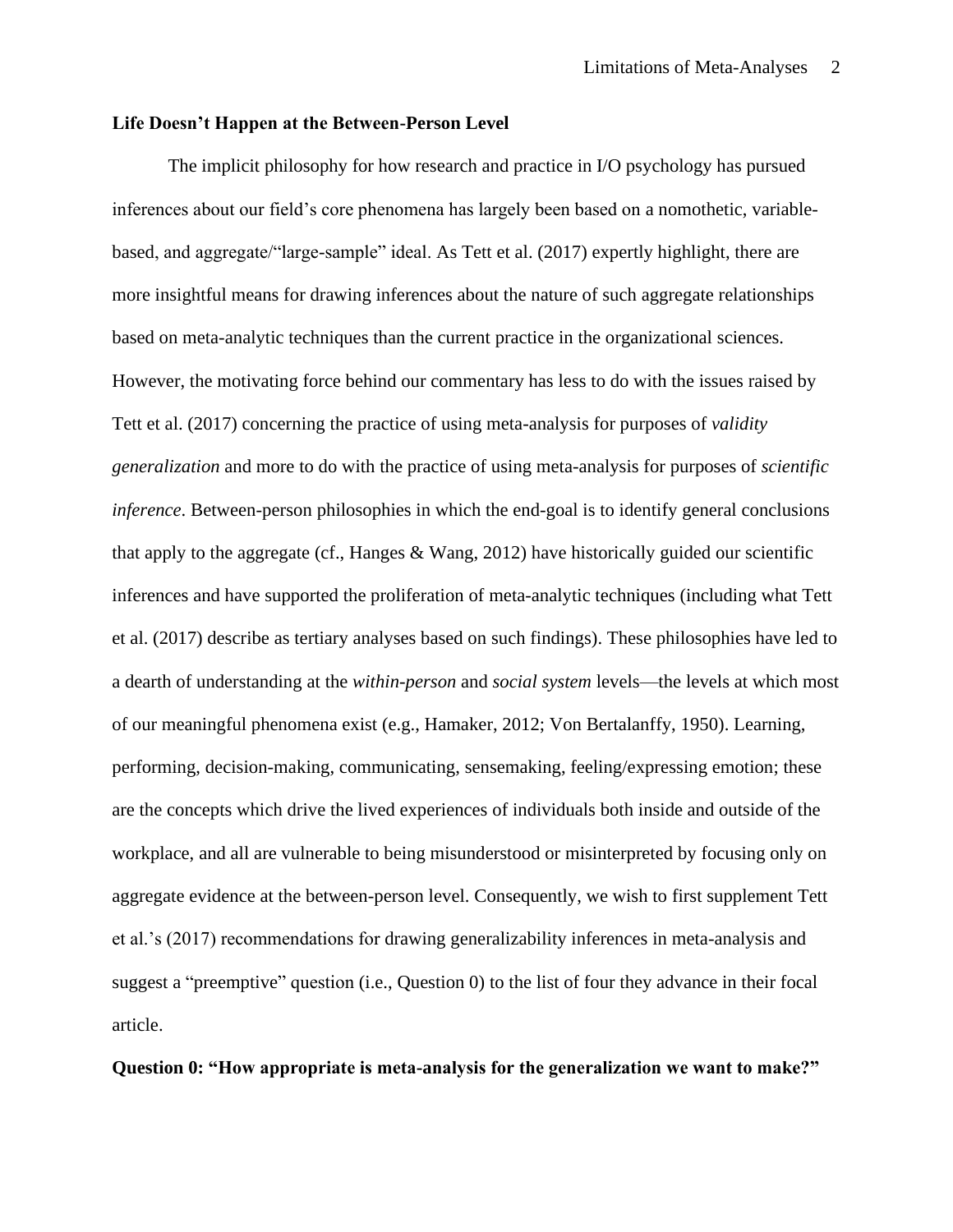It is not our intention to suggest that meta-analyses should be abandoned by I/O psychologists or that the technique has no place in our field. Meta-analysis is an undeniably useful tool for detecting a signal among background noise attributable to artifacts and error which could stall practical and theoretical advancement. However, we believe that the applications and interpretations of meta-analysis can deviate too far from the tool's original intention to examine validity generalization (i.e., establishing degree of context invariance for practically important predictor-criterion relationships; Hunter & Schmidt, 2004) and into making claims of scientific inference (i.e., understanding and explaining psychological and social phenomena). Overextending meta-analyses into domains where the core phenomena are inherently within-person and/or socially dynamic risks overgeneralization or "freezing" of a field of inquiry when the detected signal is interpreted as "proof" of a theoretical explanation.

So under what conditions are meta-analyses likely to be most appropriate? We posit that when the relations of interest are *unidirectional*, *linear*, and *generally stable over time* (or the time window for generalization is narrowly specified, e.g., first six months on the job), then the inferences drawn from meta-analyses are likely to be highly informative. For example, Schmidt and Hunter's (1998) meta-analysis on selection methods for personnel psychology examined the validity of different selection procedures in predicting subsequent job and training performance. In that case, the evaluated relationships are likely to be unidirectional (e.g., job/training performance cannot precede selection), adequately linear (though perhaps not perfectly for all predictors examined), and generally stable over a defined period of time. Note that Tett et al.'s (2017) recommendations for evaluating the degree of situational specificity and the potential for identifying moderators of these relationships remains relevant even under these conditions. The broader point, however, is that the phenomena/relations of interest and the interpretative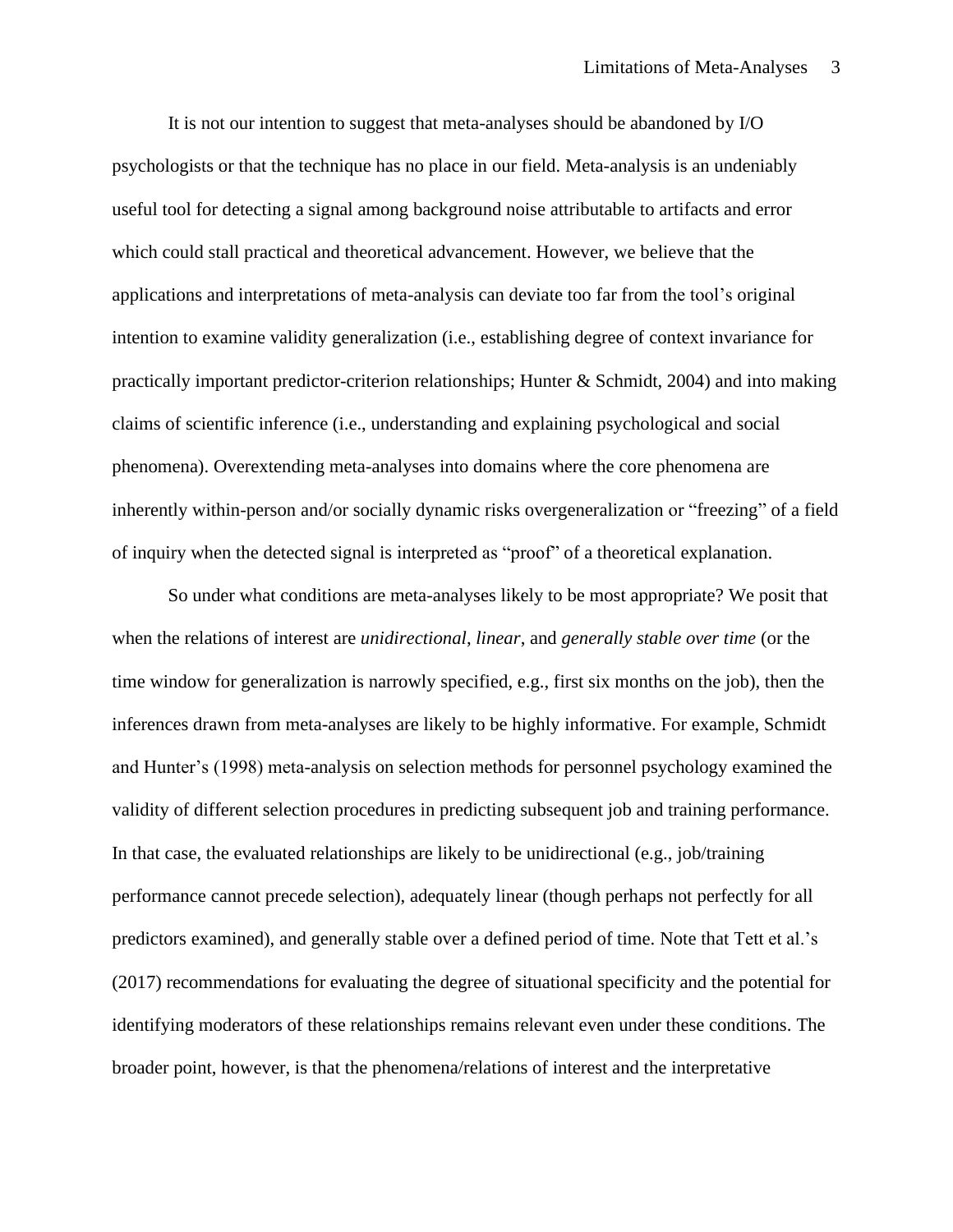affordances granted by the meta-analytic engine are appropriately aligned. In sum, meta-analysis serves a valuable and practically important purpose for summarizing generalizable cumulative knowledge under the conditions outlined above, and can provide evidence-based guidance for evaluating procedures/relations that help the field avoid reinventing the wheel.

We believe this point is also relevant to Tett et al.'s (2017) sentiment that meta-analysis should serve a less terminal role in in the scientific process; to this end, we posit that metaanalysis is most appropriate to use as an intermediary rather than concluding step in our quest for scientific inference. It is commonly recognized that variability in rho suggests the need to explore moderators of a relationship in future research. For example, after early meta-analyses in I/O psychology identified variability in the relationships between employment interviews and job performance, subsequent research found interview structure moderated the effectiveness of interviews (McDaniel, Whetzel, Schmidt, & Maurer, 1994; Wiesner & Cronshaw, 1988). However, the inclusion of an ever-growing numbers of moderators should not take precedence over the need to reevaluate and—most importantly—update one's initial theory or explanation for how, why, and when a relationship should manifest. For example, meta-analytic evidence that reveals high situational specificity should cause the researcher to question the original expectation of a between-individual, linear relationship. In any case, it strikes us as both more instructive and constructive to the goals of scientific inference to view situational specificity not as a "failure" of generalization, but as an indication that the precision of the theory motivating the empirical results needs to be improved. Consequently, meta-analysis is more appropriate as a means for reconnecting the scientific process feedback loop and a diagnostic indicator of the extent to which one's theoretical rationale and interpretations of empirical observations are aligned.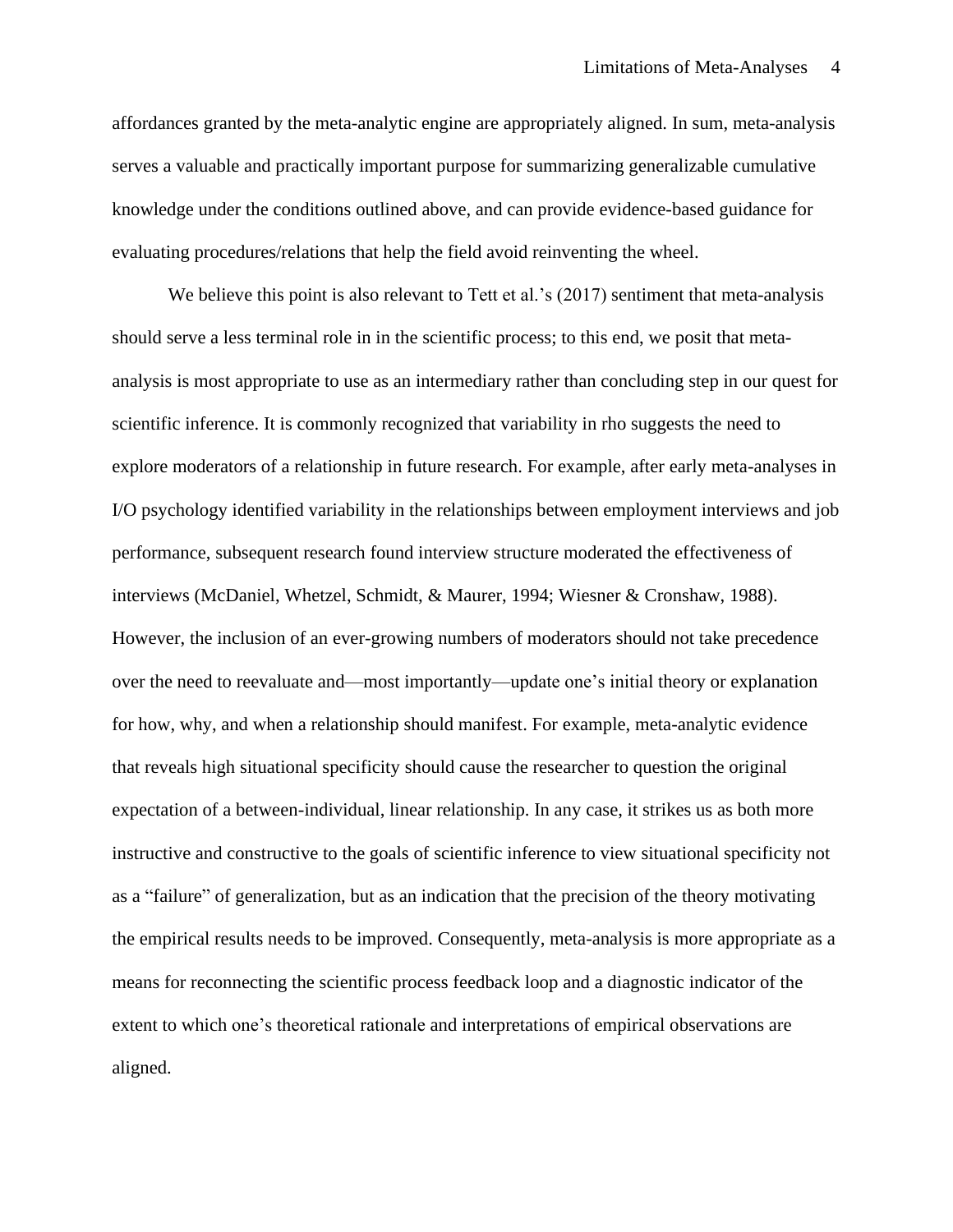## **Expanding to Where Life Does Happen**

Although we recognize the functional roles and potential benefits of meta-analysis, we also believe it can inadvertently steer our field away from "where life does happen." That is, because the nature of meta-analytic inference emphasizes between-individual, linear, and crosssectional generalizations *by design*, it affords few opportunities to generate, evaluate, and update psychological theory at the dynamic and within-person level where most of our primary phenomena of interest actually function. For example, subtle features of the relationship between self-efficacy and performance that are illuminated when analyzed within-individual are lost or misinterpreted when treated as only a between-individual effect (Vancouver et al., 2001, 2002). Furthermore, concepts such as job satisfaction, racial stratification, and team cohesion are rarely effects of singular causes and undoubtedly themselves induce subsequent effects—yet it is not hard to come by meta-analytic treatments of these variables as static, between-person antecedents and outcomes in linear, cross-sectional relationships in our literature. Consequently, we believe that significant improvements to the quality of our scientific inferences can be achieved by efforts to step below the aggregate generalizations afforded by meta-analytic techniques and to consider the dynamic and within-unit intricacies of the phenomena of interest to psychological researchers.

Somewhat paradoxically, such dynamism is commonly discussed or assumed in our descriptive theories. Unfortunately, these *processes* are difficult to capture and thus rarely examined using archetypal construct-to-construct empirical studies (Cronin, Weingart, & Todorova, 2011; Kozlowski, Chao, Grand, Braun, & Kuljanin, 2013). Meta-analysis is a useful method for evaluating construct-to-construct relationships, but is limited in its ability to evaluate the validity and generalizability of dynamical theories. Yet when the underlying dynamism and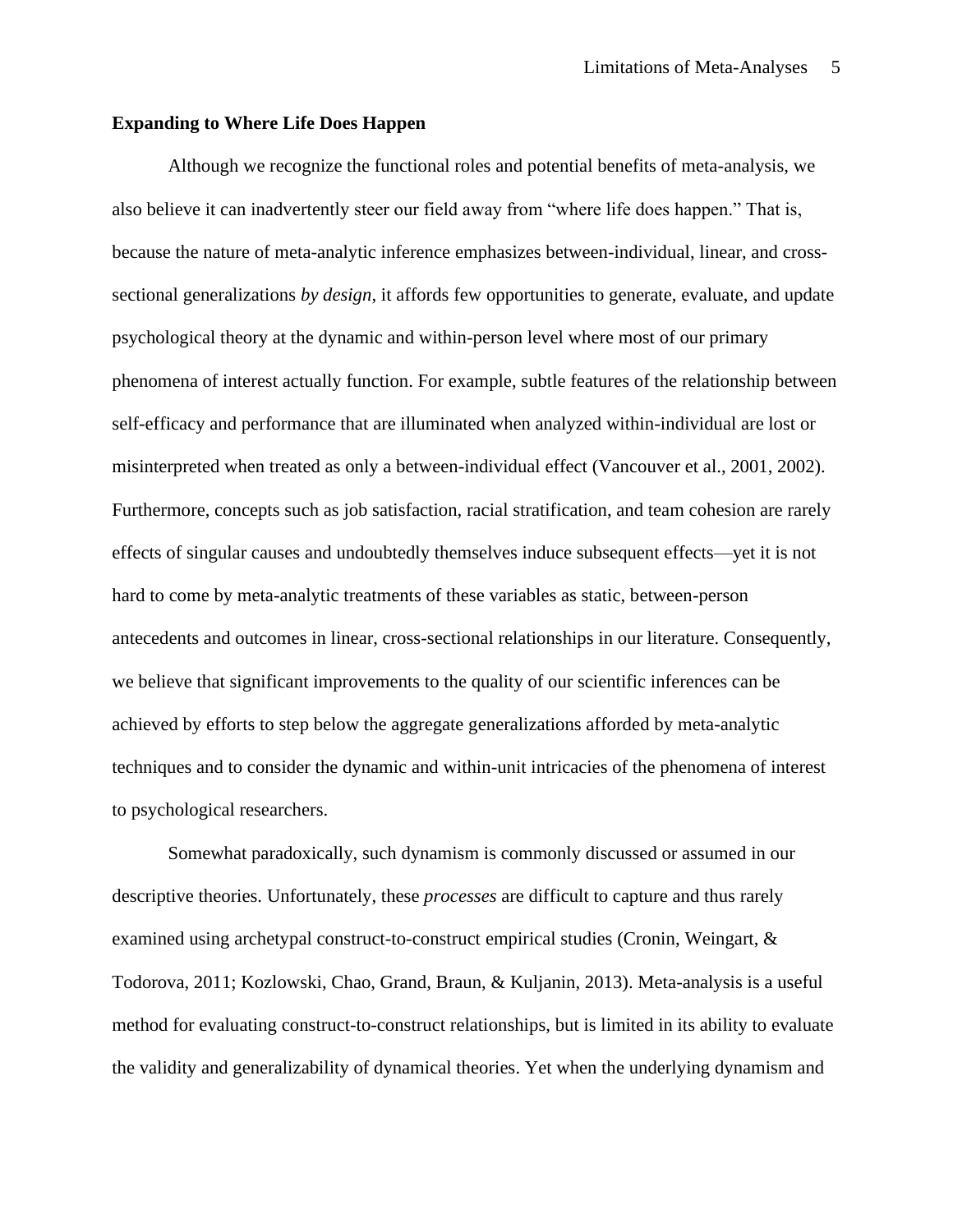complexity in psychological concepts are recognized, we return to the process of scientific inquiry and the question, "why?". The specification of process underlying the connection between two constructs often drives further specification when new questions are raised. Theories become more precise and more transparent. The strengthening of construct conceptualization and the explication of linking mechanisms improves construct and internal validity and increases the accessibility of the "black box" between the theorized inputs and outputs (Davis, Eisenhardt, & Bingham, 2007). Furthermore, the development of one's empirical tests of theory become better grounded, potential errors in the theory are more apparent and appropriately addressed by the field, and unanswered research questions are potentially unearthed. Thinking and theorizing in terms of dynamics naturally facilitates discourse and revision of theory in a manner that can be difficult to achieve through meta-analytic means.

Tackling the underlying dynamism of psychological constructs is itself a complex task, and predicting outcomes of these processes even more so. As simple assumptions and logic that form the structure of a theory compound on one another and are carried out over time, the consequences become nearly impossible to derive (Axelrod, 1997). Meta-analysis, whether used to explore variability in a relationship or to summarize between-person, linear, and crosssectional tests of a theory, does not support the exploration of dynamics. The processes within the black box get lost in aggregation. Alternative methods are needed to pursue this new paradigm of theoretical development.

One potentially valuable tool to facilitate the accumulation, evaluation, and updating of dynamic theory is computational modeling and simulation. Building a computational model involves translating theory into algorithmic representations, which can subsequently be used to simulate data and conduct virtual experiments by feeding the algorithm theoretically-driven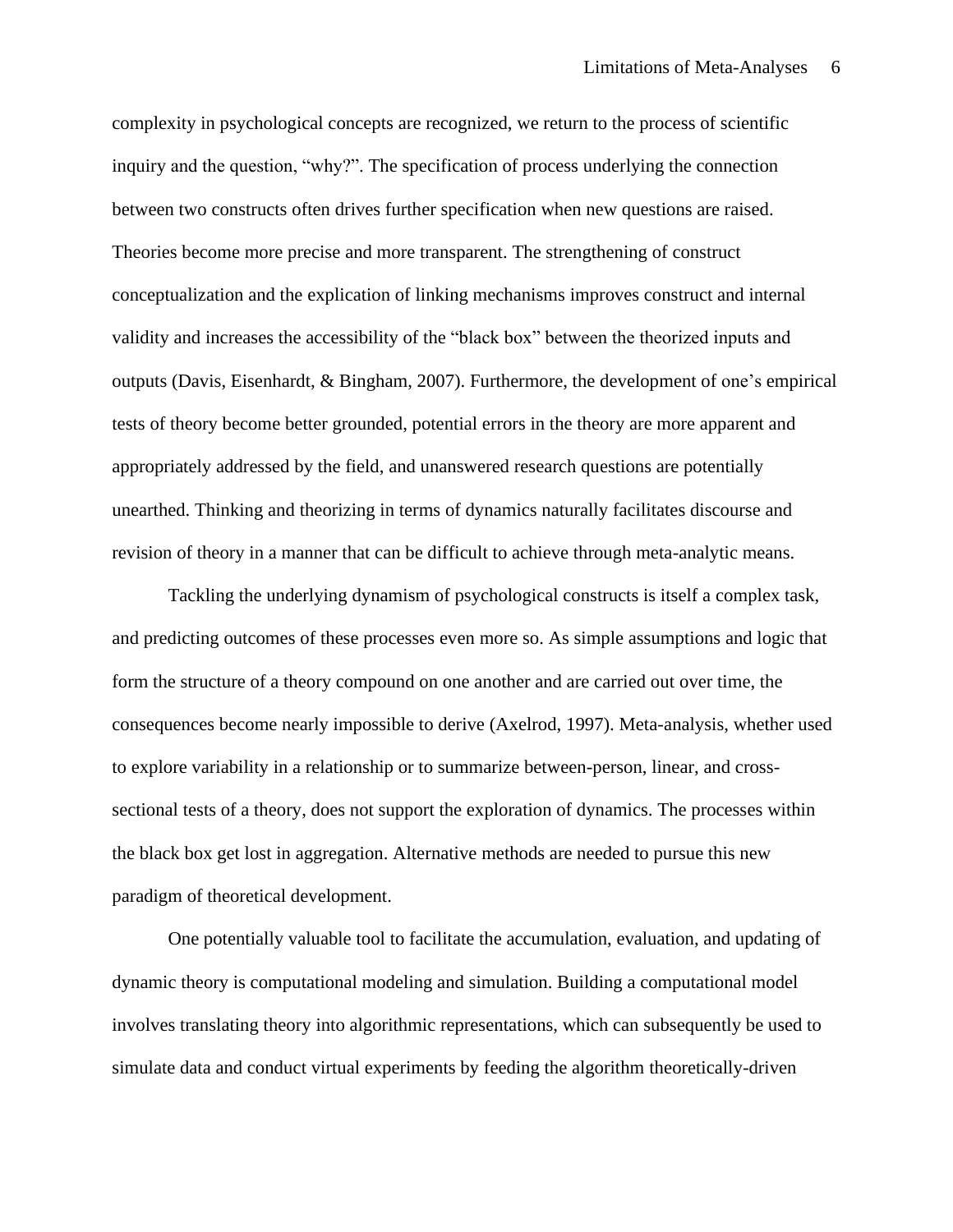values to represent different levels of the constructs (Davis et al., 2007; Harrison, Lin, Carroll, & Carley, 2007). This translation necessitates specificity and simulation allows processes that are difficult to study in the lab or in the field to develop in a much shorter window of time than would be required in reality. Computational modeling and simulation is useful both in the early stages of theory development, prior to empirical validation (see Kozlowski, Chao, Grand, Braun, and Kuljanin, 2016, and Grand, Braun, Kuljanin, Kozlowski, and Chao, 2016, for an example in the context of multi-level emergent effects), or to pursue the processes that underlie empiricallycollected data (e.g., Vancouver, Weinhardt, and Schmidt's, 2010, explanation for Schmidt and DeShon's, 2007, reversal effect in dynamic goal prioritization). Thus, computational modeling offers a useful method to support scientific inference and explore the generalizability of theory in contexts that may be ill-suited for meta-analysis (e.g., when phenomena are within-person, nonlinear, and dynamic).

#### **Conclusion**

Through this commentary, we hope to extend Tett et al.'s (2017) analysis of the benefits of meta-analysis as a tool for identifying and inspiring the exploration of variability in relationships between psychological and organizational constructs. We emphasize, however, that the suitability of meta-analysis for the relationship of interest should be considered in order to avoid flattening non-linear or time-dependent effects and misrepresenting within-individual processes. For such relationships, alternative tools such as computational modeling and simulation may be more appropriate. By turning attention to the fundamental nature of constructs and relationships of interest, rather than aggregating over the "black box," we reduce the risk of "freezing" the field's scientific inquiry.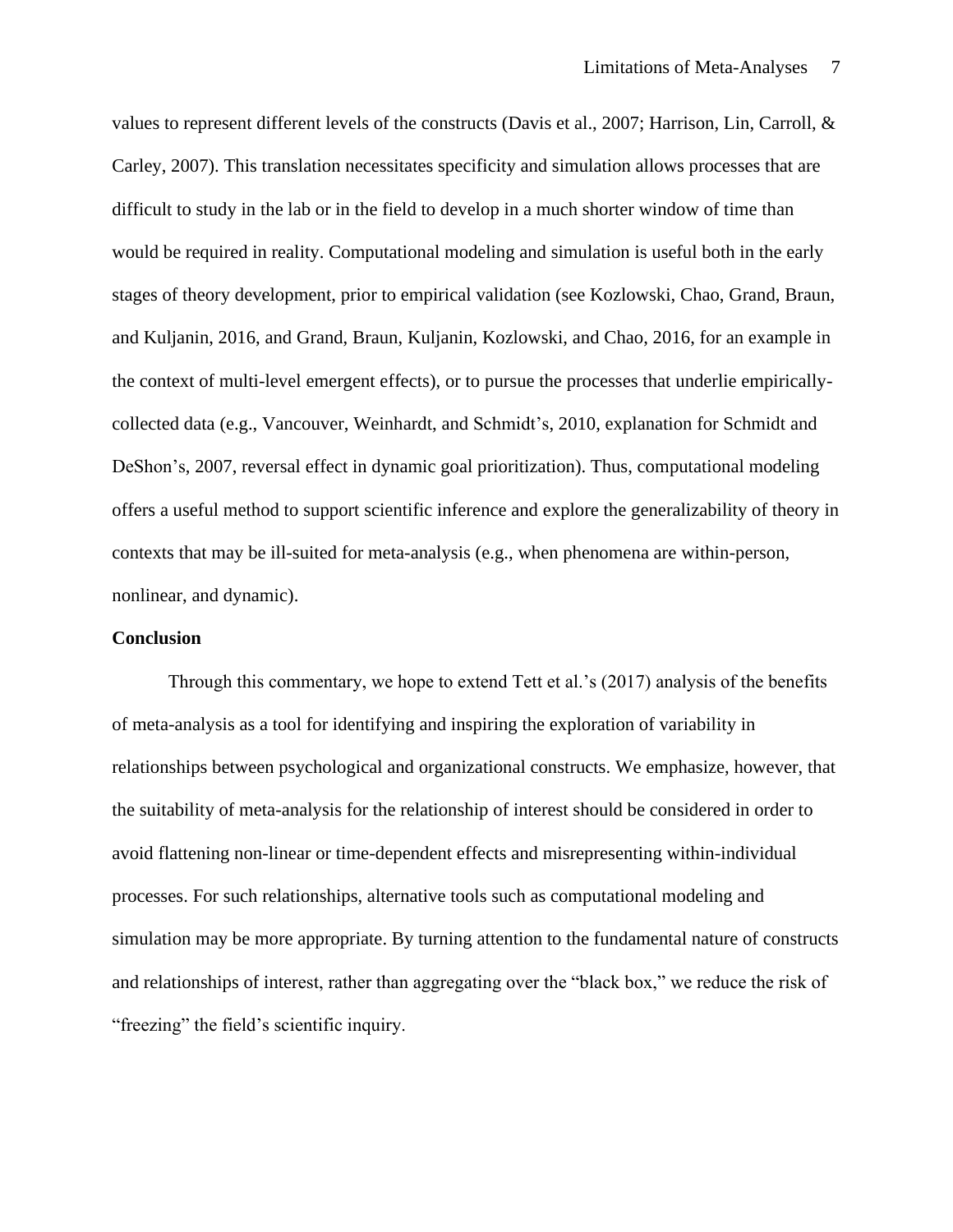## **References**

- Axelrod, R. (1997). Advancing the art of simulation in the social sciences. In Rosaria Conte, Rainer Hegselmann and Pietro Terna (Eds.), *Simulating Social Phenomena* (pp. 21-40). Berlin: Springer.
- Bechtel, W. (1988). *Philosophy of science: An overview for cognitive science.* Hillsdale, NJ: Lawrence Erlbaum.
- Cronin, M.A., Weingart, L.R., & Todorova, G. (2011). Dynamics in groups: Are we there yet? *The Academy of Management Annals, 5*, 571-612.
- Davis, J. P., Eisenhardt, K. M., & Bingham, C. B. (2007). Developing theory through simulation methods. *Academy of Management Review*, *32*(2), 480-499.
- Grand, J. A., Braun, M. T., Kuljanin, G., Kozlowski, S. W., & Chao, G. T. (2016). The dynamics of team cognition: A process-oriented theory of knowledge emergence in teams. *Journal of Applied Psychology*, *101*(10), 1353- 1385.
- Hamaker, E.L. (2012). Why researchers should think "within-person:" A paradigmatic rationale. In M.R. Mehl & T.S. Conner (Eds.), *Handbook of research methods for studying daily life* (pp. 43-61). New York, NY: Guilford.
- Hanges, P.J., & Wang, M. (2012). Seeking the holy grail in organizational science: Uncovering causality through research design. In S.W.J. Kozlowski (Ed.), *The Oxford Handbook of Organizational Psychology* (Vol. 1, pp. 79-116). New York, NY: Oxford University Press.
- Harrison, J. R., Lin, Z., Carroll, G. R., & Carley, K. M. (2007). Simulation modeling in organizational and management research. *Academy of Management Review*, *32*(4), 1229- 1245.
- Hunter, J. E., & Schmidt, F. L. (2004). *Methods of meta-analysis: Correcting for error and bias in research findings*. Thousand Oaks, CA: Sage.
- Kozlowski, S. W., Chao, G. T., Grand, J. A., Braun, M. T., & Kuljanin, G. (2013). Advancing multilevel research design: Capturing the dynamics of emergence. *Organizational Research Methods*, *16*(4), 581-615.
- Kozlowski, S. W., Chao, G. T., Grand, J. A., Braun, M. T., & Kuljanin, G. (2016). Capturing the multilevel dynamics of emergence: Computational modeling, simulation, and virtual experimentation. *Organizational Psychology Review*, *6*(1), 3-33.
- McDaniel, M.A., Whetzel, D.L., Schmidt, F.L., Maurer, S.D. (1994). The validity of employment interviews: A comprehensive review and meta-analysis. *Journal of Applied Psychology, 79*, 599-616